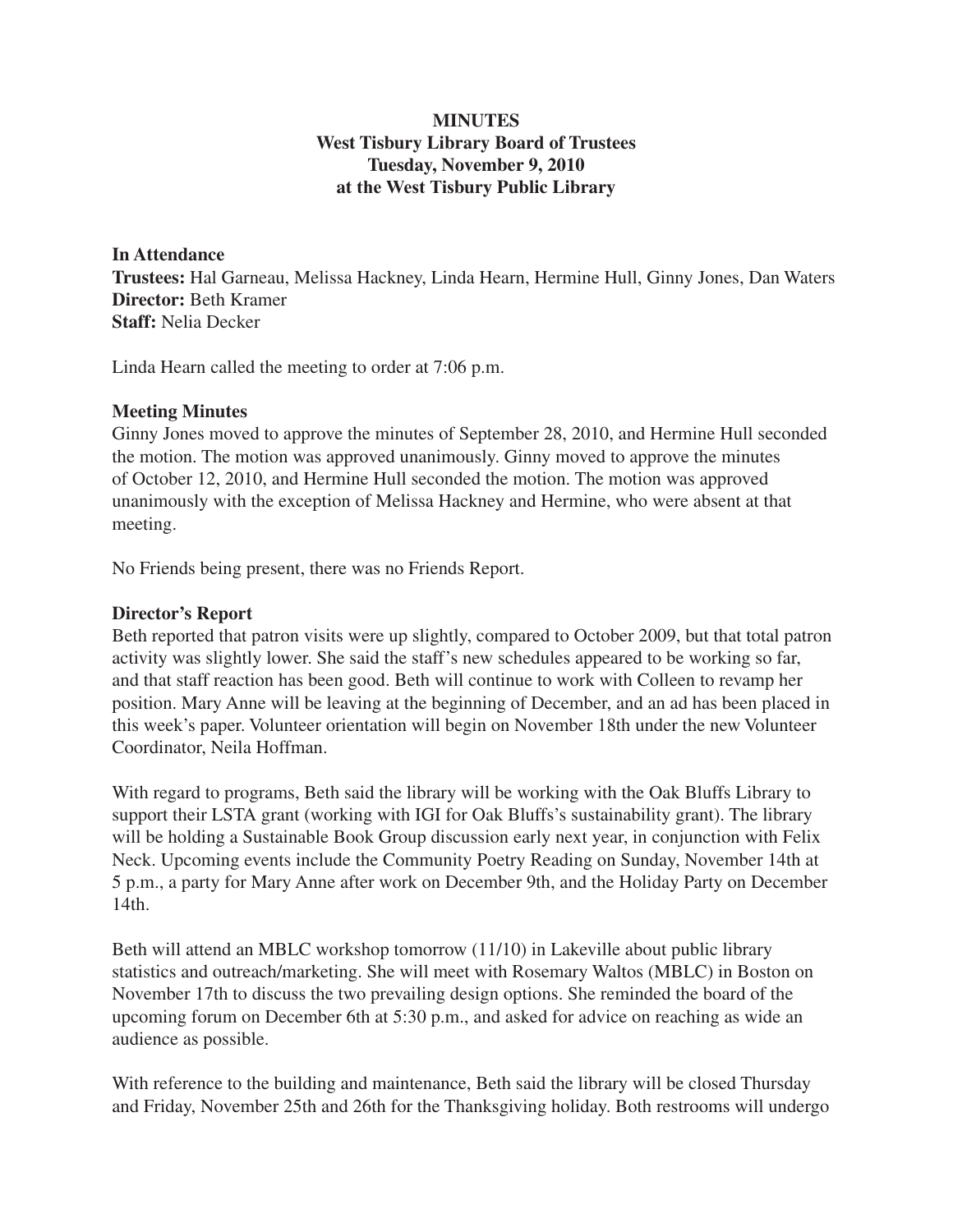installation of inexpensive fan ventilation systems.

#### **Committee Reports**

Linda said that the current building passed its tests for lead paint, asbestos and radon. The Building Committee has narrowed its options to two designs, and continues to refine them in collaboration with the architects, Conrad Ello and Matt Oudens. The committee will meet again next Tuesday and Thursday.

The West Tisbury Library Foundation continues to make progress. Hal Garneau reported that the Foundation is preparing its fall mailing. Dan Waters said that the party at Linda's was successful, with about 35 attendees, and that there will be a party at Fan Ogilvie's on November 12th.

#### **Old Business**

Hermine said that she and Leslie Baker are working on policy for the art wall, which will be forwarded to trustees for consideration.

#### **New Business**

Beth presented her Action Plan for discussion. With minor wording changes, Hal moved to accept the plan and Ginny seconded the motion. It passed by unanimous voice vote.

Linda reported that Glenn Hearn has prepared a draft of the easement for the well to be placed on the Maley property. She presented a letter written to Health Agent John Powers regarding the new well, which will be necessary when the library expansion occurs. Ginny moved to approve the letter with minor language changes, Hermine seconded it, and the motion passed unanimously.

Hal expressed an interest in helping the Foundation's Donor Relations Committee with their spreadsheets and naming opportunities.

With no correspondence and no comments from the public, the meeting adjourned at 7:50 p.m.

Respectfully submitted, Dan Waters Clerk

Attachments: 1) Action Plan 2) Letter to John Powers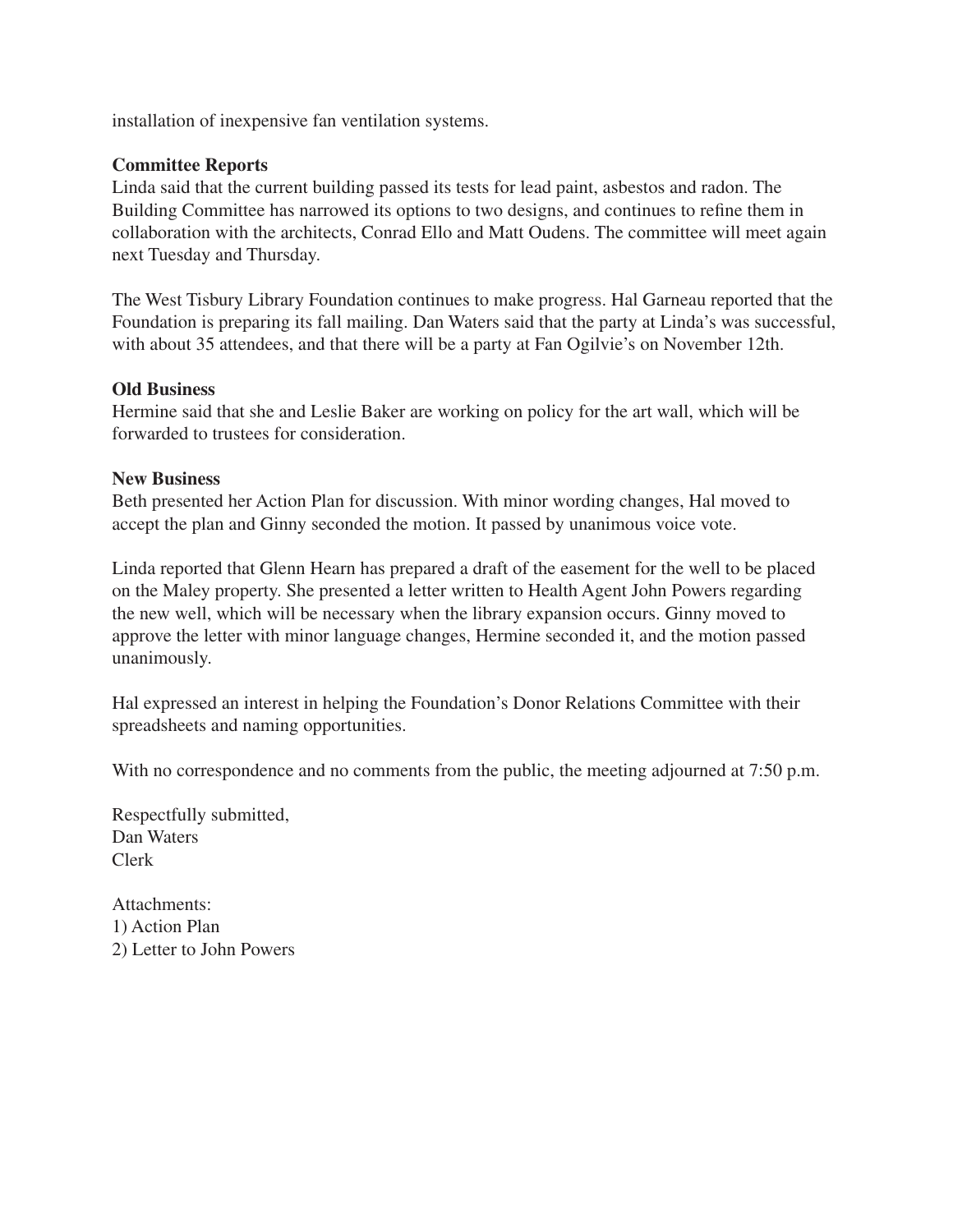# **West Tisbury Free Public Library Action Plan for 2012**

# **A. Planning for the future**

#### 1. **Plan for Library Future Expansion/New Building**

- Based on the Trustees' recommendation to proceed with the Library Facility's Needs Assessment, the Library has filed a Letter of Intent with the MBLC to pursue a construction grant for this grant cycle.
- We have filed all required documents to qualify for this grant round and must submit an Action Plan for 2012 as one final qualifying document.
- *Action Plan: This Action Plan for 2012 will be submitted to the MBLC upon approval by the Board of Trustees (Due December 1, 2010).*

### 2. **Apply for MBLC Construction Grant**

The Library will apply for this round of the MBLC Construction grant.

- The Director is working with the Library Building Committee to file an application with the MBLC for this grant round. The Building Committee has chosen an OPM and Design Consultants for this pre-design phase and continues to be on target for the application date.
- *Action Plan: The library will submit a completed application to the MBLC prior to January 27, 2011, and will continue to track the progress of the grant cycle in preparation for approval and commencement of the construction phase of grant.*
- 3. Submit warrant articles at the Annual Town Meeting, April 12, 2011 in conjunction with MBLC grant application.
- *Action Plan: The Library will bring two warrant articles to the Town Meeting the second Tuesday in April (2011) requesting the town approval of the preliminary building design and authorization for the Town to apply for, accept and expend any applicable state, federal, or private grants in conjunction with this project. (Please see appended draft of warrant articles)*
- 4. Continue outreach and dissemination of information pertaining to the Expansion/Renovation project.
- To effectively build support for this project, the Director will continue to work with the Trustees, the staff, the Foundation, and the Building Committee, to inform the community of the progress of the project and solicit input.

*Action Plan: The Director will attend all Foundation meetings, attend all Public Forums,*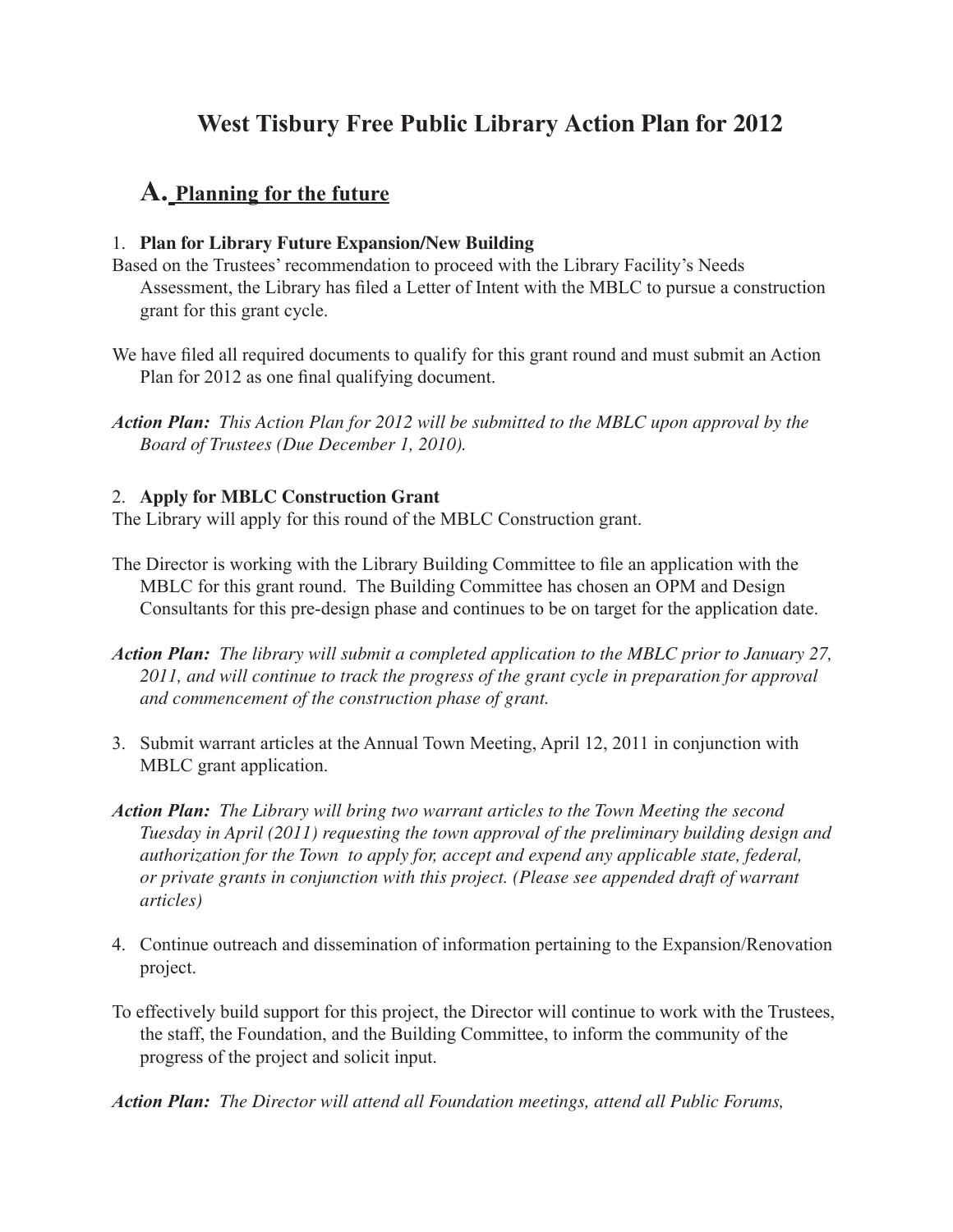*participate in the Communication sub-committee of the Foundation, attend all Building Committee meetings, and participate in other fund-raising activities. I will continue to apprise staff of progress of all related information.* 

### **B. Funding**

- The library will continue to work with FinCom and the Town Accountant to ensure that the library budget meets all requirements of state library aid.
- *Action Plan: The Library Director and Treasurer of the Library Board of Trustees will meet quarterly to discuss the library budget and more frequently during the budget period (November through mid-December) to present a budget that is sensitive to the town's finances and adequate for the community's library needs.*

# **C. Staffing**

- The Director will continue to staff appropriately to provide superior service and a safe and welcoming environment. In response to the elevated level of activity at the West Tisbury Library and the amount of time required to pursue the MBLC grant, I would like to increase the Circulation staff by one full time (20 hour/wk) benefited position. (Please see appended comparison of Island Library staffing and Circ/FTE)
- *Action Plan: The Director will meet with FinCom to demonstrate the need for a full time Circulation Assistant and will include this in next year's budget. I have already had preliminary conversations with Town Treasurer and Accountant and with one member of FinCom*.

# **D. Building and Grounds**

- For the library to continue to provide superior service to our community it must maintain and when necessary update, refurbish and expand the library interior and exterior. The library has an annual maintenance plan in place and budgets accordingly. The library meets with the Town's Maintenance Committee and Capital Improvements Committee annually.
- *Action Plan: The Director will continue to create a line item for maintenance of the building and will follow annual maintenance procedures including painting, furnace and a/c maintenance, and repairs as needed. Proper ventilation of bathrooms will be completed by the start of FY'12. The Director will obtain a copy of the Town's consultant's analysis of the Library maintenance and repair report and will integrate recommendations into existing maintenance schedule.*

# **E. Staff Education and Development**

### **1. Staff training in Reader's Advisory**

During FY'10 and FY'11, the entire staff and invited members of the community, examined the genre of mystery through workshops, book discussions and the use of electronic and print reader's advisory tools in conjunction with the RA LSTA grant we received. We will continue our RA training throughout FY'12.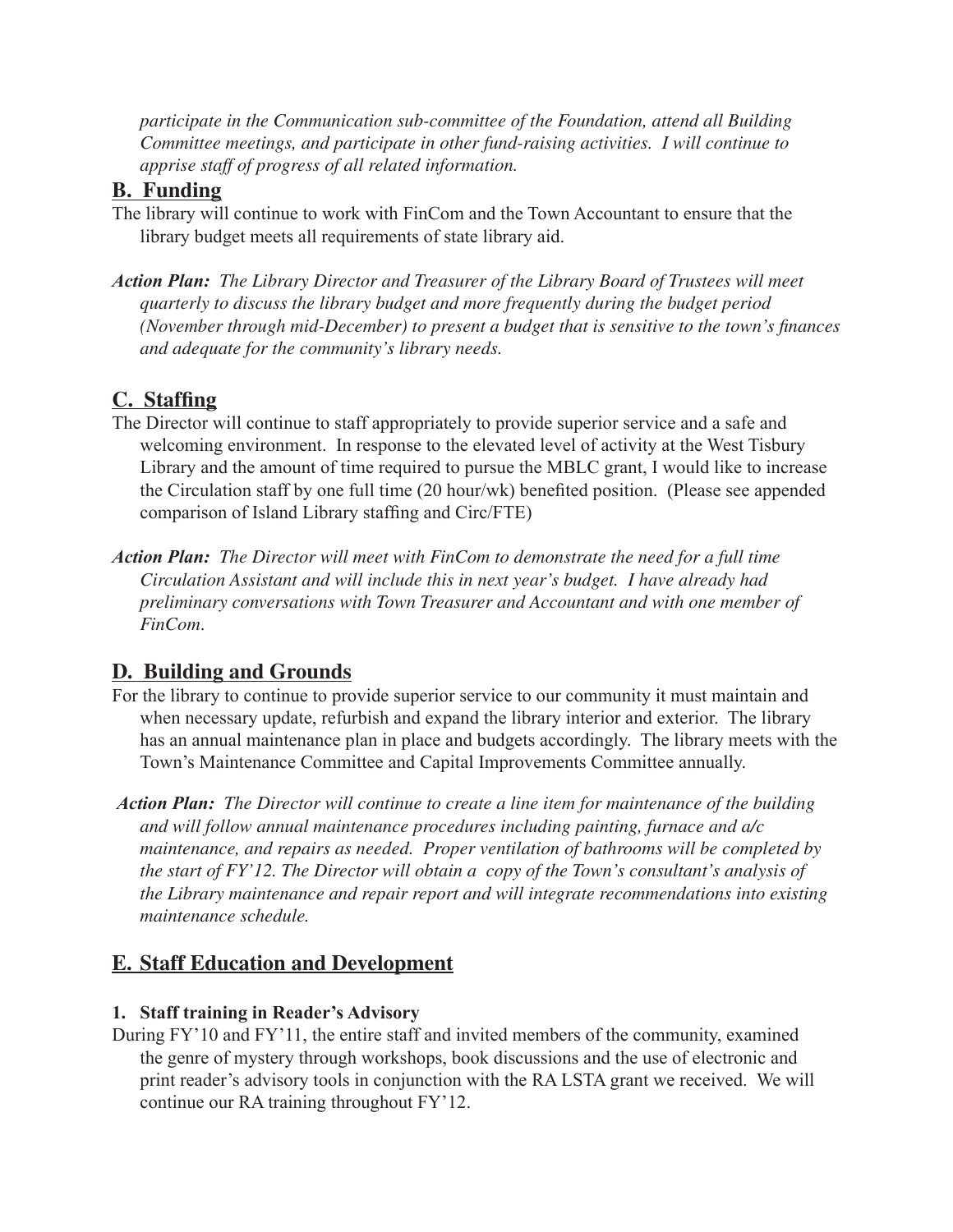- *Action Plan: The West Tisbury Library will build upon the knowledge gained through this grant to continue ongoing genre studies. We will choose our next genre and continue to use these tools during FY'12 and into the future as a regular adjunct to staff training.*
- **2. Staff training on computers and online databases.**
- **To be able to provide assistance to our patrons, the staff of the West Tisbury Library must be familiar with current technologies and software.**
- *Action Plan: The library's IT/Reference person will continue to assess training needs of staff and hold staff trainings on technology procedures as needed. Steve will continue to write procedures in Procedure Manual.*
- **3. Staff attendance at regional and national conferences.** To keep the staff of the library current with trends in public librarianship, the staff will continue to attend regional and national conferences, including MLA, NELA, PLA, and ALA.
- *Action Plan: Included in the library's annual budget will be adequate funding for staff to attend conferences. The Library Director will continue to use gift funds and donations that are earmarked for staff education to this end*.

# **F. Collection Development**

#### **Print**

1. The library will continue to develop and maintain a collection that supports lifelong learning.

#### *Action Plan:*

- *a. Each year the library will conduct in-depth review in several non-fiction areas to maintain accuracy and currency in this collection.*
- *b. The library will add 900 non-fiction titles each year in areas of adult learning interest in FY'12.*
- **c. The library will continue to update Health and Wellness section.**
	- 2. Citizens of West Tisbury will have access to current fiction and non-fiction books.

#### *Action Plan:*

- *a. To keep the collection current, 200 new books will be added each month in FY'12.*
- *b. Results of survey of user satisfaction with the collection will be published in FY'12.*

#### **Media**

The West Tisbury Library continues to build its media collection to provide our community with outstanding entertainment and educational resources.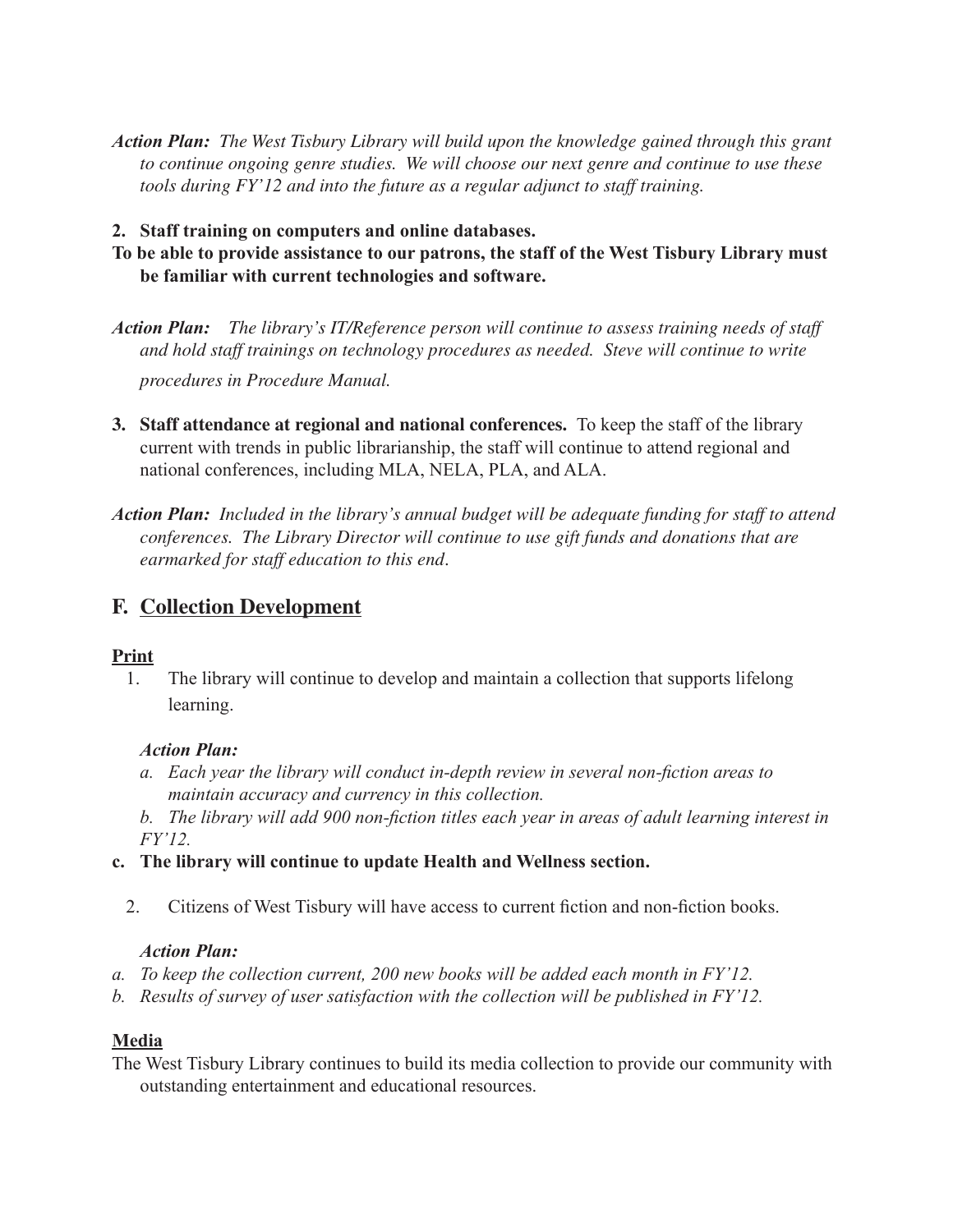#### *Action Plan:*

- *a. The media circulation statistics will be reviewed annually and materials that are not circulating will be withdrawn.*
- *b. The library will continue to purchase new media items monthly to maintain the currency of the collection.*

# **G. Community Outreach**

The West Tisbury Library will c**ontinue community outreach for support of library future plans**

- **1.** Continue community outreach through programming and cooperation with other island community groups
- **2.** Develop an email list to update patrons on library offerings and offer a monthly electronic newsletter

### *Action Plan:*

- *a. Continue to update our Facebook and Twitter accounts*
- *b. Lifelong Literacy outreach continue quarterly television program on local television*
	- *c. Mother goose on the loose continue to visit local daycare facilities/ continue in-house program; continue to lend DVD and MGOL kits to parents/caretakers and other libraries and pursue national grant to partner with another island library*
	- *d. Quest: The West Tisbury Library will continue to offer and update its Quest program*
	- *e. Continue community-wide celebrations such as the Halloween party, Family Day, Holiday party, Volunteer appreciation party, and Summer Reading Kickoff*
	- *f. Volunteer training continue to approach community for volunteers. A new Volunteer Coordinator has been found and she will be responsible for scheduling and ultimately for training. Current goals include: to have volunteers assist with shelving, host weekly crafts, assist in weeding and collection maintenance, and Windemere/homebound outreach.*

# **H. Library Programs**

The library will continue to offer our community experiences for lifelong learning.

### *Action Plan:*

- *a. The West Tisbury Library will continue to increase its offerings in FY'12 to include two discussions each month on topics such as:*
- • **Green living**
- • **Sustainability**
- • **Health and wellness**
- • **Poetry and writing**
- b. *The West Tisbury Library will organize and host two book discussion groups in FY'12:*
	- • *Sustainable Book Group*
	- • *Mystery Book Group*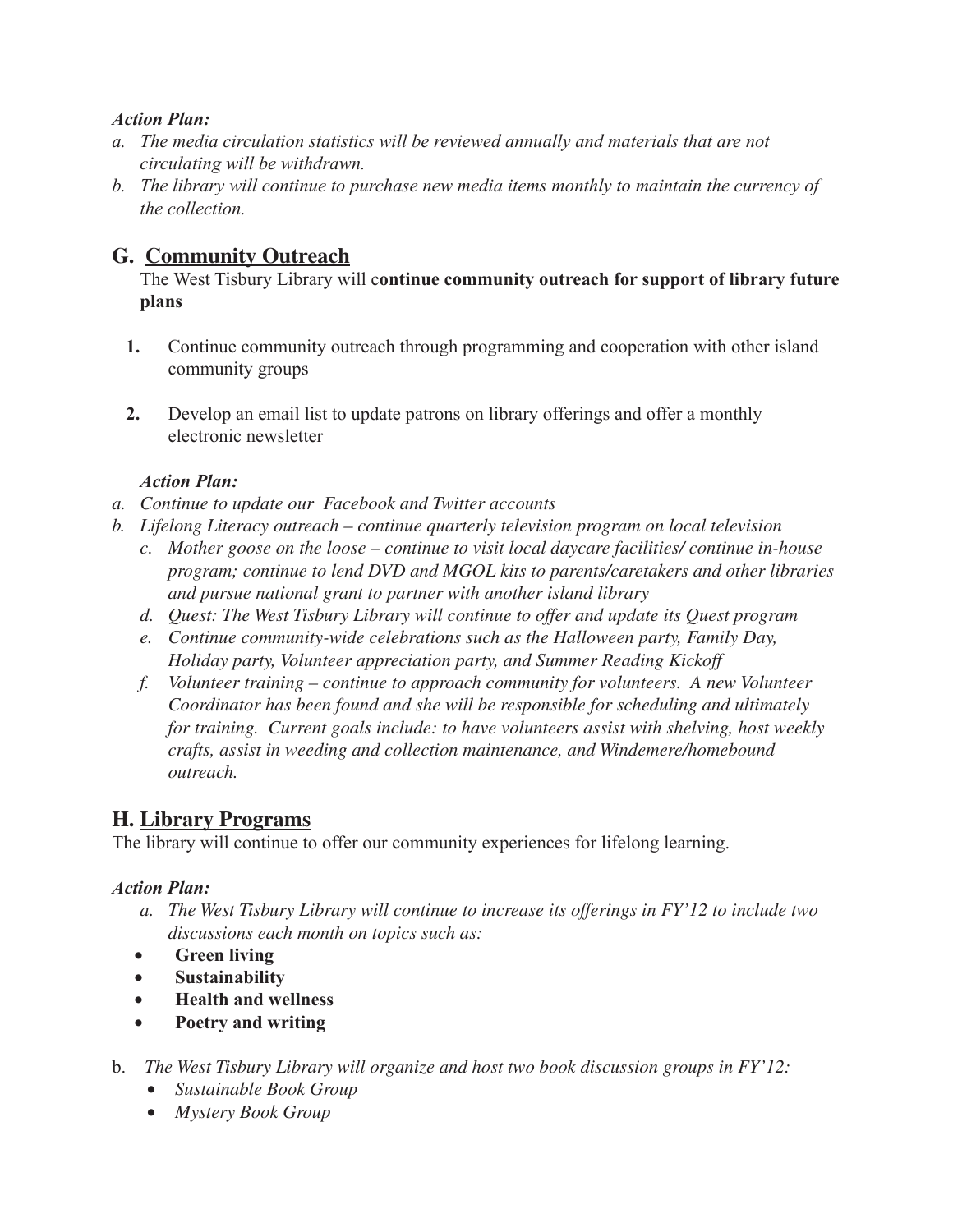# **I. Technology**

### **1. Technology Replacement Plan**

The West Tisbury Library continues to update its software and hardware for both patrons and staff. Now that we have completed the updating of staff and public access software (as detailed in our Action Plan 2009), we will develop a technology replacement plan so that we can plan our budgets accordingly and continue to provide consistent, quality service.

*Action Plan: We will begin to implement the Technology Replacement Plan (to be completed by the end of FY'11).*

### **2. Explore network options**

- As regional support has been eliminated, it is imperative that the West Tisbury Library again examine joining a network so that we will be able to continue to offer superior service and ensure the library's viability and connectedness.
- *Action Plan: We will restart the conversation with CLAMS, SAILS and OCLN to determine which, if any, of these networks would be appropriate for the West Tisbury Library to join. We will also speak with MASSCAT and MLS to determine if joining MASSCAT is a viable plan of action. We will continue to remain current with the progress of the pilot program in the Western part of the state examining open source software.*

#### **3. Continue to offer free classes to public in various areas of technology**

- Part of the West Tisbury Library's commitment to lifelong learning includes introducing and educating the public in new technologies. To this end, the library will continue to offer free classes and workshops in new software and basic computing skills.
- *Action Plan: The West Tisbury Library will continue to offer classes in basic computing and an additional class in an area of technology as determined by a survey of our community in FY'11.*

#### **4. Improve internal wiring and network connections**

- The wiring and cabling of our computers is the result of the patchwork growth of our system. Many of the cables are unlabelled and are not in use. We do not have enough outlets for either our cat5 cables or our electricity.
- *Action Plan: Much of this work will be completed by the end of FY'11. We will continue to work with our vendor to examine the future growth of our systems and develop two plans based on the existing building as well as a future design.*

### **5. Continue to offer new technologies to the public**